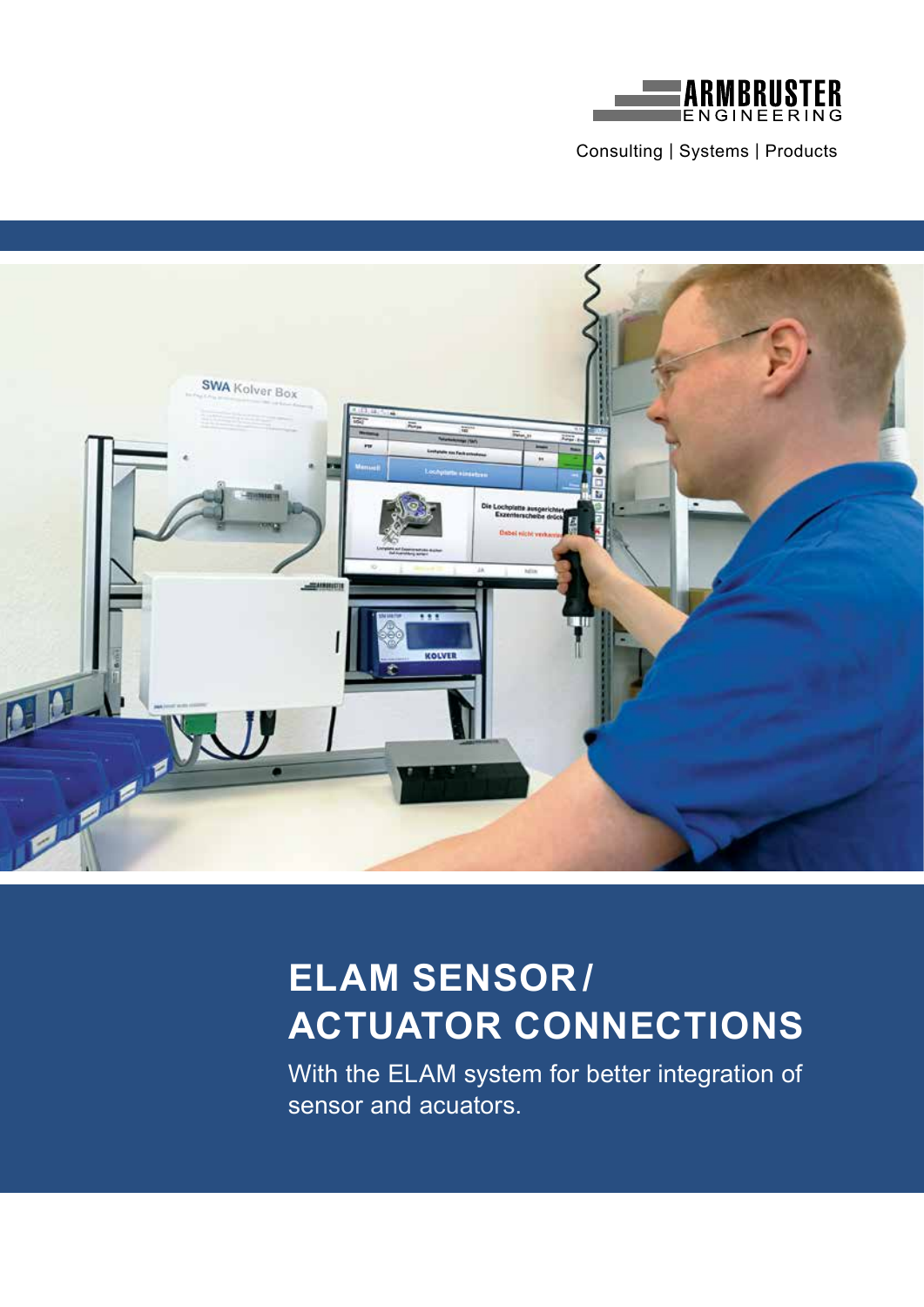

Compact SWA workplace computer from Armbruster Engineering. Further models are available

#### SENSOR / ACTUATOR CONNECTION

The use of assistance systems has become increasingly common in many industrial workplaces. Assistance systems show visualisations to employees that are shown on their work station computers. These are recalled by scanning an order via a start form or directly through the interface with an ERP system. After this, the supporting interactive process of visualisation is shown step by step.

These interactive work instructions, providing a high level of support to the employee, require information from the work environment, alongside visual specifications, in order to properly issue control signals to tools, sensors and pick to light devices. The connection of scanners is relatively easy, but not that of **sensors and actuators, as described here.**

Earlier, when there were only few interfaces with computers, it was an obvious step to include a programmable logic controller (PLC) upstream of the workplace computer to gather and process these signals. The consequence of this, however, was that a separate PLC program needed to be created in order, on the one hand, to send the pending signals to the workplace computer and, on the other, to request the reactions to be issued by the workplace computer from the periphery, such as evaluate, stop, rework etc. Such PLC programs are laborious, expensive and must be subject to all the changes taking place at such workplaces. It has turned out to be more efficient to leave out the SPS and provide the workplace computer itself with all the interfaces needed to control the periphery directly via the visualisation process.

Only in such cases, where many, rapid (defined cycle times must report their exactitude) and safety-relevant connections are needed is it still appropriate to insert a PLC before the workplace computer. In all other cases, when our components are used, a PLC is no longer required, and sensors and actuators can be controlled via the interfaces. **We have achieved this with the SWA.**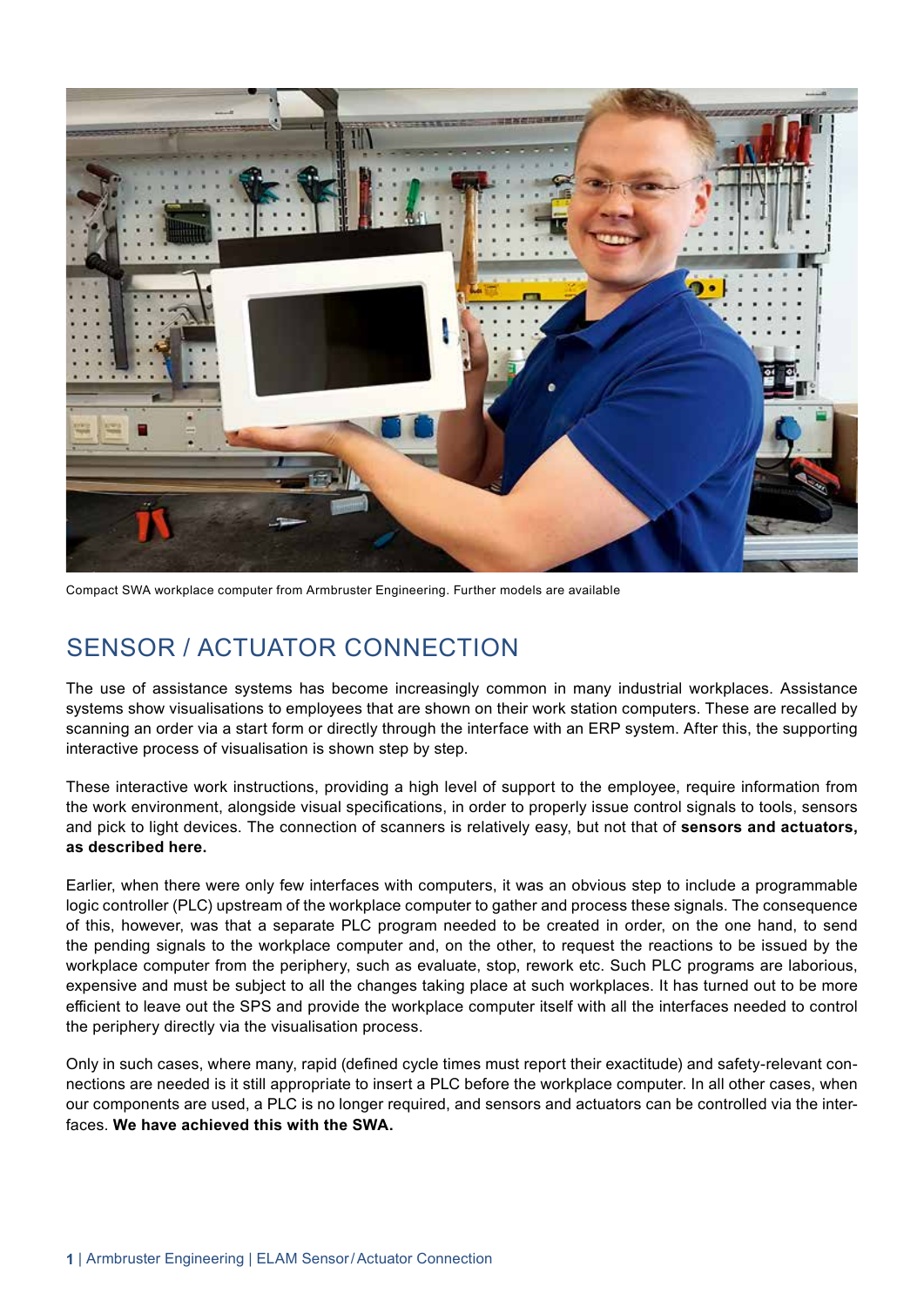

Interfaces of the SWA workplace computer

#### THE SWA

The visualisation by the client can be carried out via an integrated display or external monitor. To process signals, the SWA has 10 x digital inputs and 10 x outputs, directly available via a terminal box.

Typical operations with sensor signals include component queries, integrated in an assembly fixture and checking the use of the right component variant. This avoids incorrect assembly.

If automated steps are used, the confirmation of a work step can be triggered more conveniently by a sensor signal.

A further reaction to incoming sensor signals could be triggering a branching step in the process sequence, immediately initiating an alternative process. This is used very often in repair visualisations.

Common actuators controlled via outputs in the workplace are clamping cylinders, magnetic valves or control devices. Program activation for robots, screwing systems or test devices is also frequently required.

To be able to fulfil these tasks, we have developed a device toolbox allowing simple interconnections with as little wiring as possible. Alongside the SWA, this toolbox is based at its core on a high-performance power unit for 24 V supply. The power unit has an input of 100 – 240 V at 4.0 A 50 / 60 HZ; and an output of 24 V at max. 10 A direct current.

If several devices are supplied with 24 V, this can be carried out using a distribution box that can supply up to 3 locations via plug connections.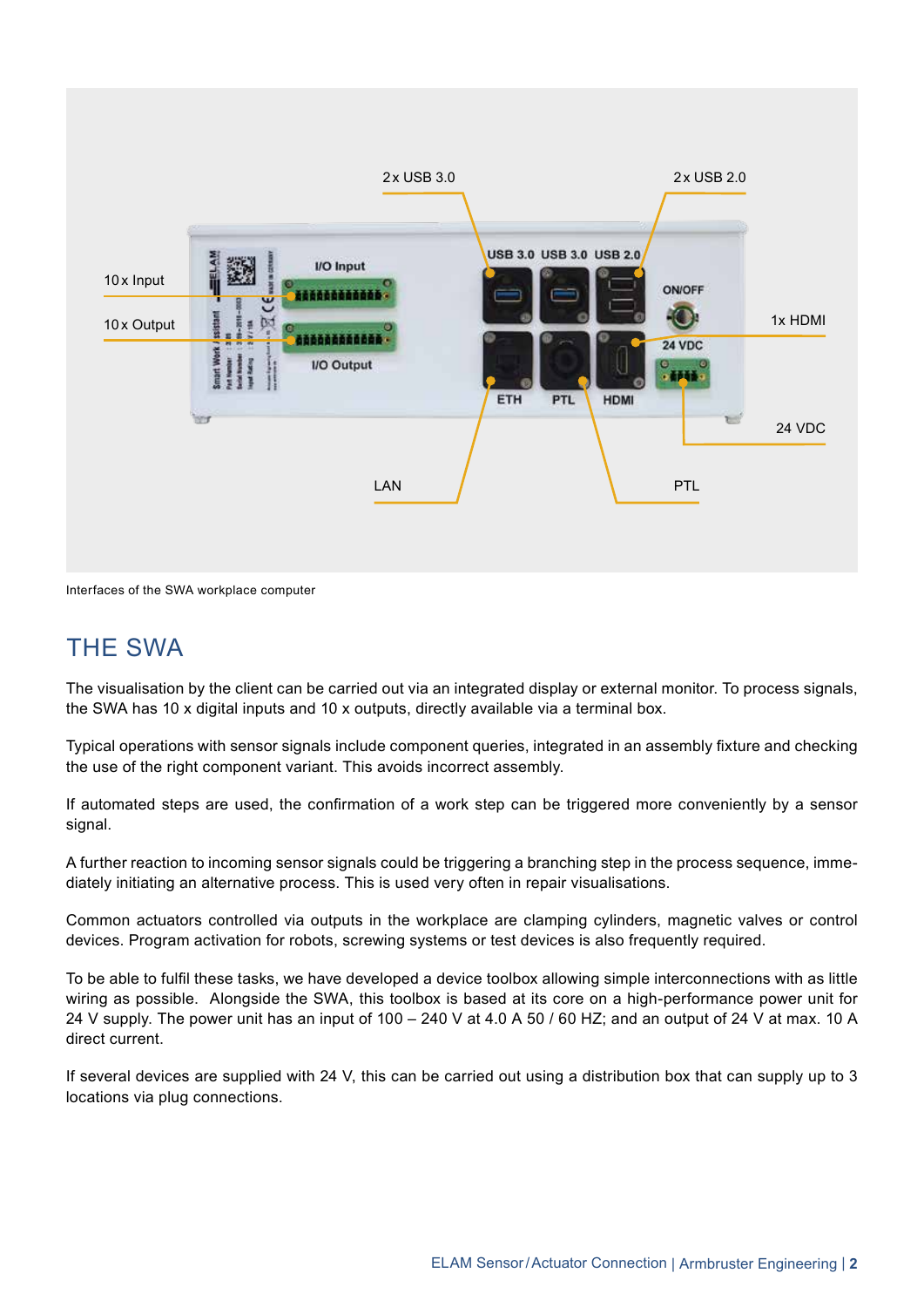#### SWA POWER SUPPLY – 5520 / 5521 / 3585



#### **Legend:**

- SWA Power Supply (STAMA No. 5520)
- SWA Connection Cable (STAMA No. 5521)
- Distribution box (STAMA No. 3585)
- Application example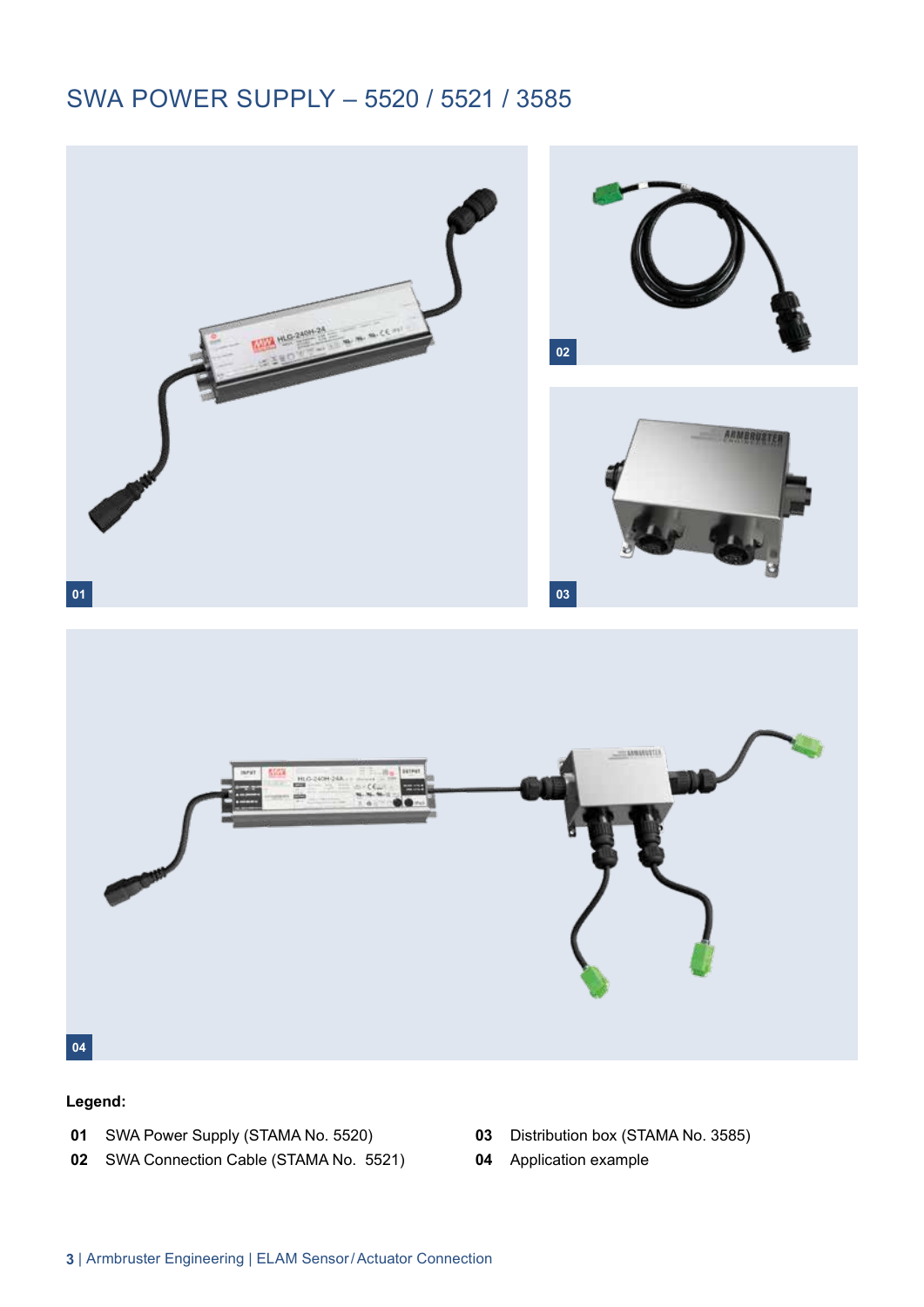### TECHNICAL DETAILS

### SWA POWER SUPPLY MEAN WELL HLG-240H-24A (STAMA No. 5520)

| Output voltage      | 24 VDC                     |                                     |
|---------------------|----------------------------|-------------------------------------|
| Output current      | 10A                        |                                     |
| Output power        | 240W                       | High level of efficiency, up to 96% |
| Input voltage range | 100 - 240 VAC bei 50/60 HZ | <b>Fanless</b>                      |
| Dimensions (WxHxD)  | 244,2 mm x 38,8 mm x 68 mm |                                     |
| Weight              | 1,24 kg                    |                                     |

### SWA CONNECTION CABLE (STAMA N0. 5521)

| Cable length     | $1.5 \,\mathrm{mm}$                                                  |
|------------------|----------------------------------------------------------------------|
| Weight           | $0,2$ kg                                                             |
| Compatible with: | SWA (3286/3287) (3288/3289)<br>Sensor box (3580)<br>clamp box (3575) |

### DISTRIBUTION BOX (STAMA Nr. 3585)

| Inputs (number)        |                                                                      |                                          |  |
|------------------------|----------------------------------------------------------------------|------------------------------------------|--|
| Outputs (number        | 3                                                                    | Solid housing                            |  |
| Dimensions (W x H x D) | $150 \,\mathrm{mm} \times 60 \,\mathrm{mm} \times 100 \,\mathrm{mm}$ | Allows an easy connection of several de- |  |
| Weight                 | $100 - 240$ VAC bei 50/60 HZ                                         | vices with 24 VDC voltage supply         |  |
| Compatiblel:           | SWA power unit(5520), SWA<br>Connection Cable (5521)                 |                                          |  |

### SOFTWARE TOOLS (STAMA Nr. 3933)

| <b>STAMA No. 5520</b> | 24 VDC switching                           |
|-----------------------|--------------------------------------------|
| STAMA No. <b>5521</b> | SWA Standard connection cable, 1,5 m Länge |
| STAMA No. <b>3585</b> | Distribution box                           |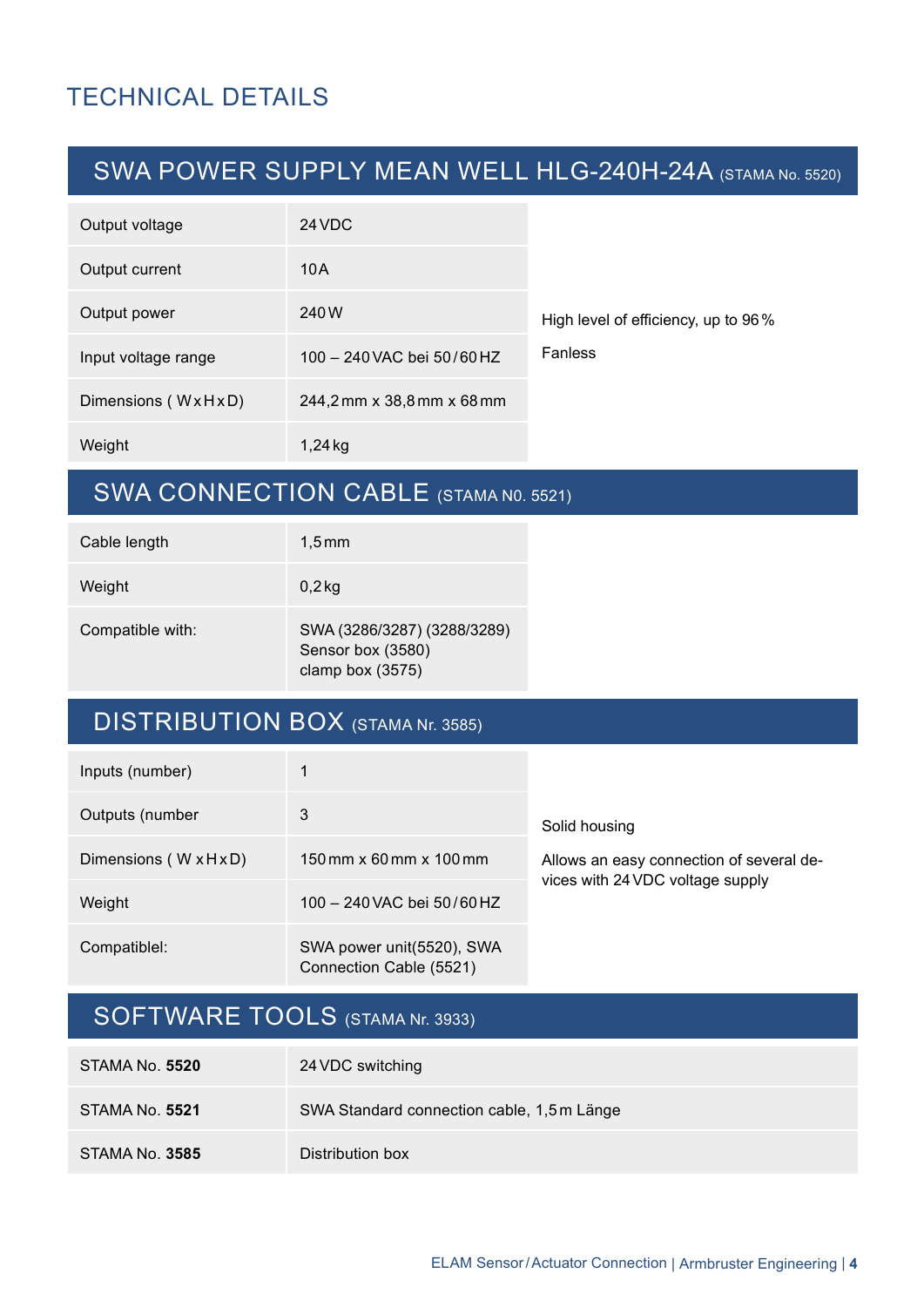WE DISTINGUISH BETWEEN **THREE CONNECTION OPTIONS** FOR SENSORS AND ACTUATORS, ALL DISTINGUISHED BY THEIR GALVANIC ISOLATION:



#### SENSOR BLOCK UP TO 6 INPUT SIGNALS FROM SENSORS AND UP TO 6 OUTPUT SIGNALS FOR ACTUATORS 01

if only a few sensor signals are processed as input signals – e.g. as contactless sensors to query assembly fixtures or clamping systems, we recommend the use of a sensor block.

The sensors are directly attached to the sensor block with M12 plugs whose output cables fit the input plugs of the SWA and are screwed on there. The block is supplied with power externally via a plugged in power unit.



**We supply it as a block of 6 or 10 connections. With 2x 10 connections, the maximum limit of this solution is archieved. The two following configurations show the extensions.**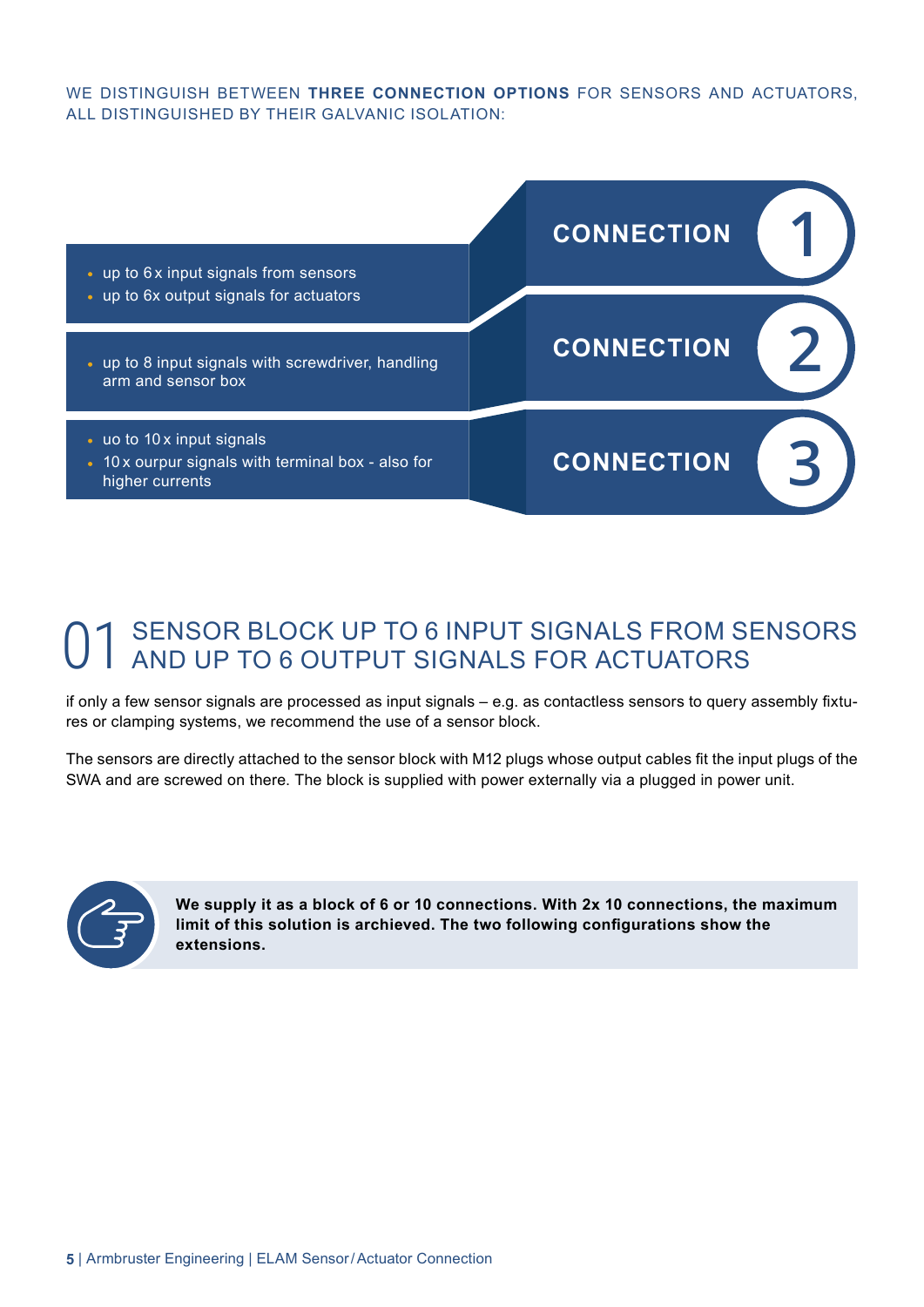



Sensor block for up to 6 Sensors, connected to the SWA with power supply



**Our new equipment simply processes signals by identifying them and including them in the intended process sequence. Via out flowchart, measurement results can be interpreted and the process adapted dynamically to it.**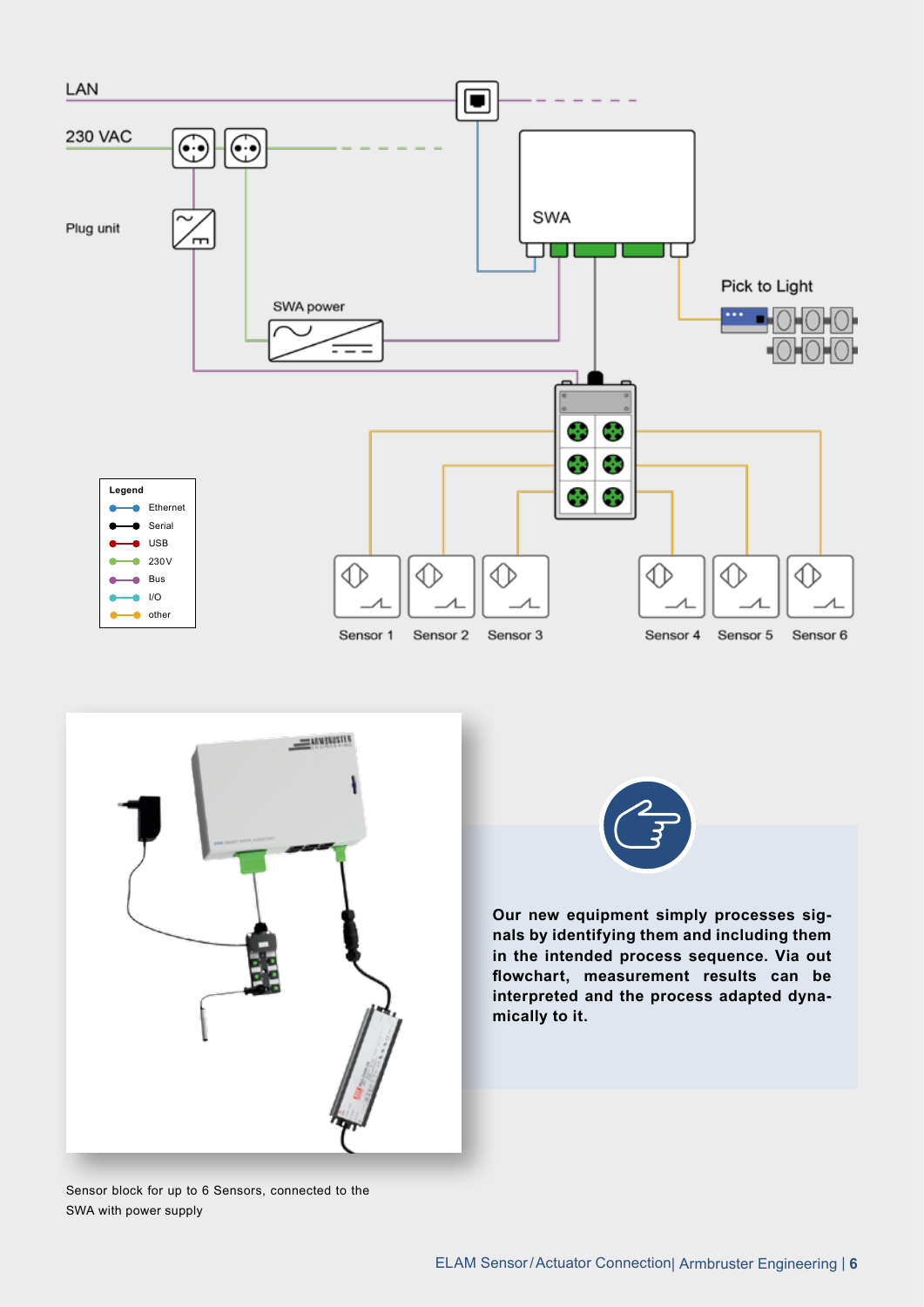# SOLUTION FOR UP TO 8 INPUT SIGNALS WITH SCREW-02 SOLUTION FOR UP TO 8 INPUT SIGNALS V<br>D2 DRIVER, HANDLING ARM AND SENSOR BOX

Though electrically controlled screwdrivers offer value for money and are often satisfactory for assembly, they need many switching signals for control and fully occupy the 10 x input and 10 x output signals of the SWA.

If on top sensor signals need to be processed, something which is usually the case, a new solution is required. For this reason, in the SWA toolbox there is a screwdriver adaptor which can handle the controls of screwdrivers and also take in and process up to 8 additional sensor signals. This offers great value for money in screwing stations, as on the one hand, the laborious and error-prone wiring is now unnecessary, and on the other, up to 8 input signals can be processed.

If an additional handling arm or further sensors need to be attached in, the sensor box simply needs to be extended.

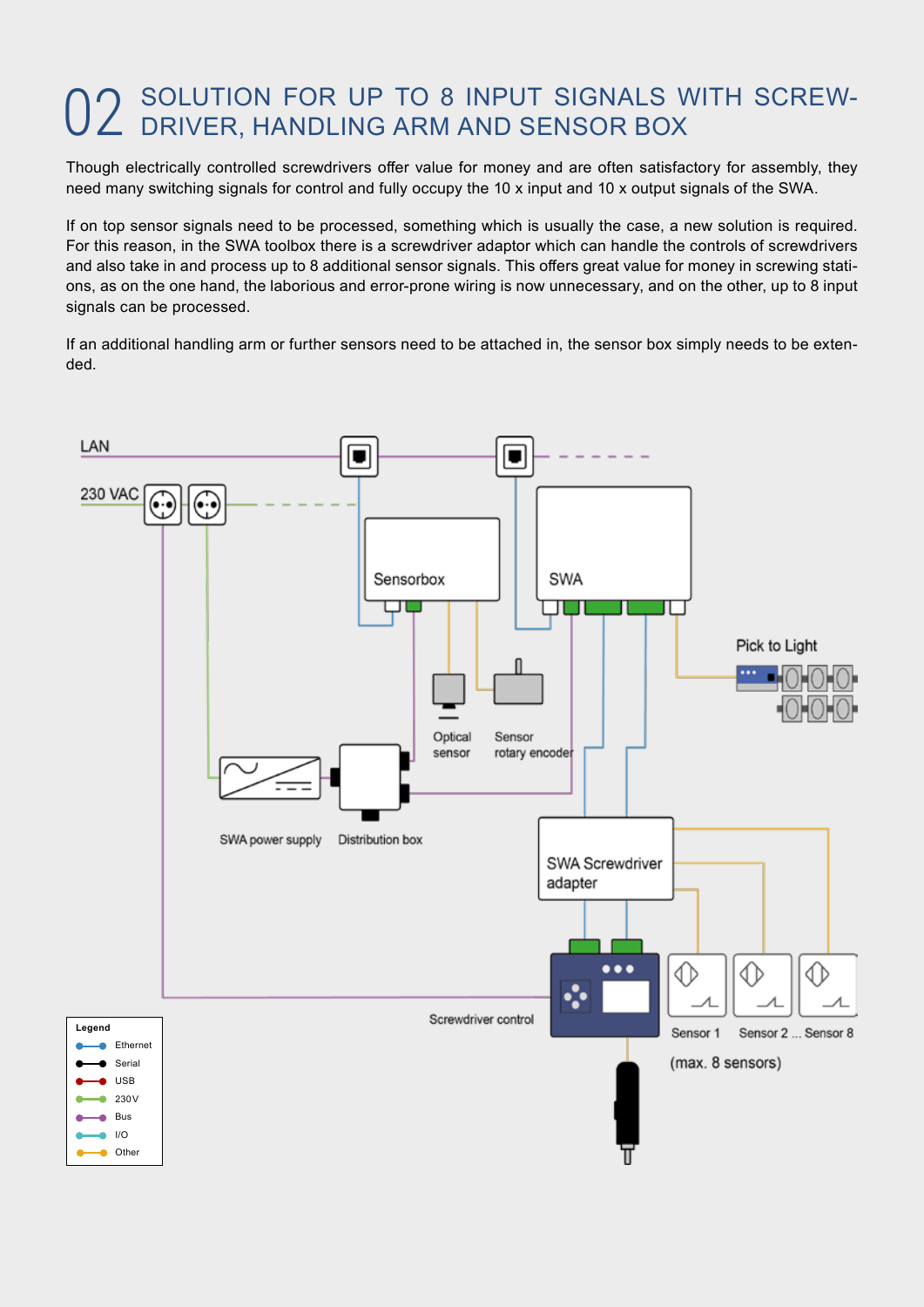

Screwdriver with sensor connection



**The 24-V supply is proved by the distribution box to the sensor box for control of a positioning arm, to the SWA and the screwdriver adapter. No additional external supply is required.**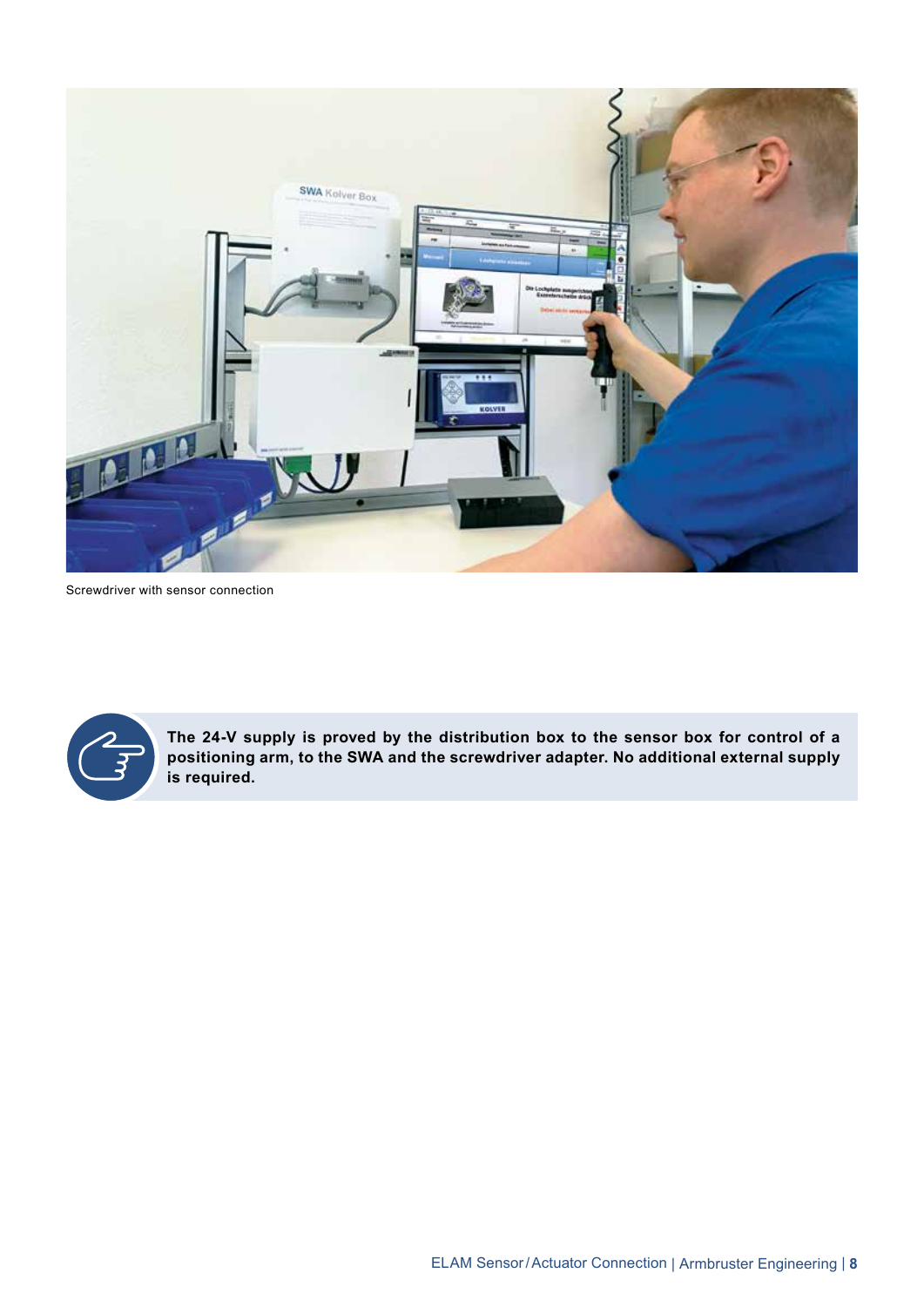# 03 SOLUTION FOR UP TO 10 INPUT AND OUTPUT SIGNAL USE WITH TERMINAL BOX - ALSO FOR HIGHER CURRENTS WITH TERMINAL BOX - ALSO FOR HIGHER CURRENTS

If several sensors and actuators need to be connected to a work station, we use a terminal box to help with the wiring. The input and output cables from and to the terminal box are attached using a terminal strip, meaning no PG screw connections are needed and the cables can be easily changed. The outputs can handle up to 500 mA.

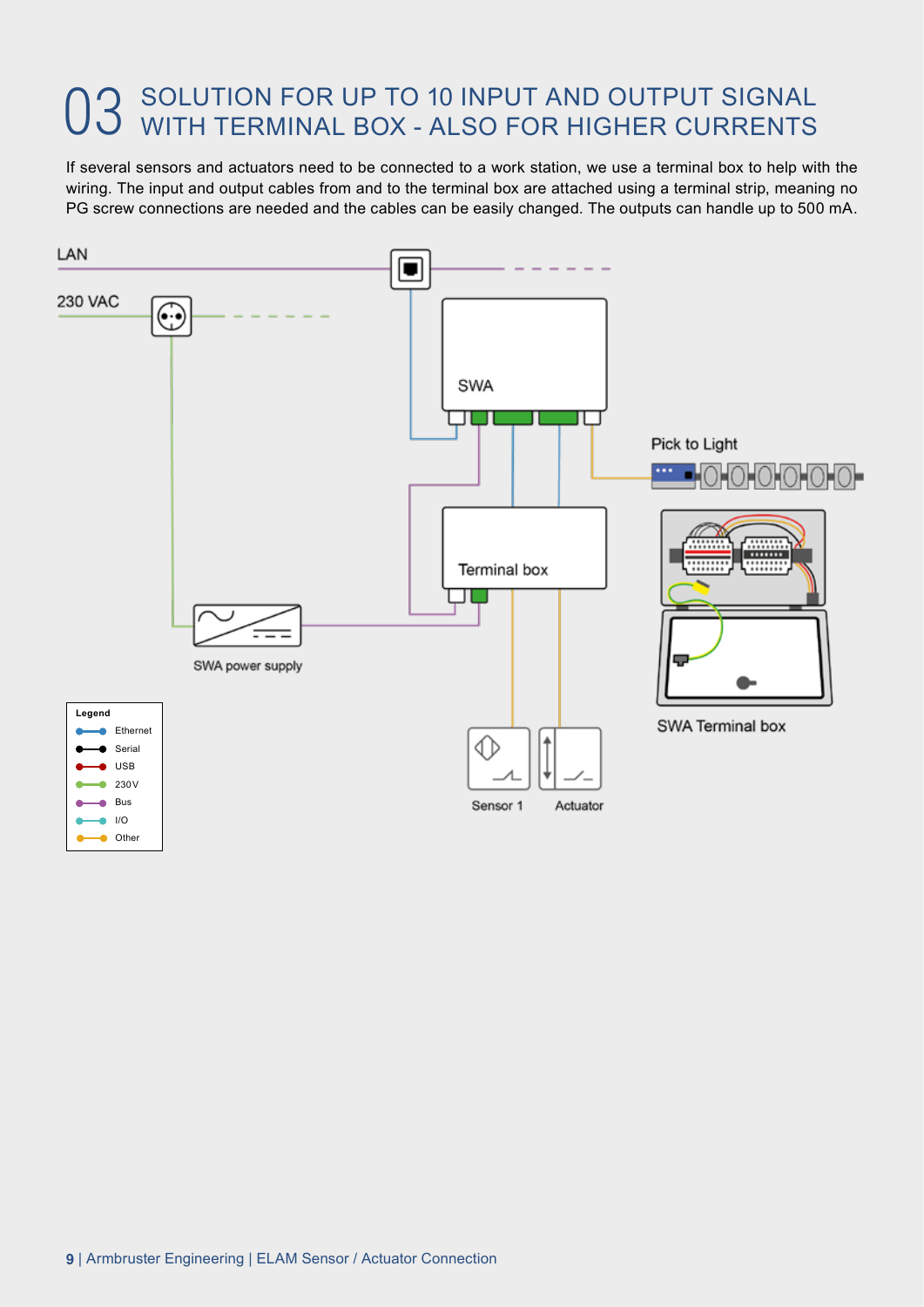

Arrangement of the terminal box with SWA and power unit

Let it be noted here that pick to light displays do not count for us as sensor signals, as they are controlled directly in the SWA via a bus system plug. In this way, up to 60 pick to light displays can be conected to an SWA and thus for each work station.

After the hardware is set up, the work process at the station can be visualised. The visualisation software ELAM, shown on the SWA, is able to read in the required sensor signals for each work step, process them, react immediately and do the further processing. The visualisation editor has an interaction level to connect the work process with the periphery without a separate program being needed for this. In this way, the work process with integrated signal processing can take place without a program needing to be coded.

#### **The solutions presented are, as a whole, simple and very economical.**